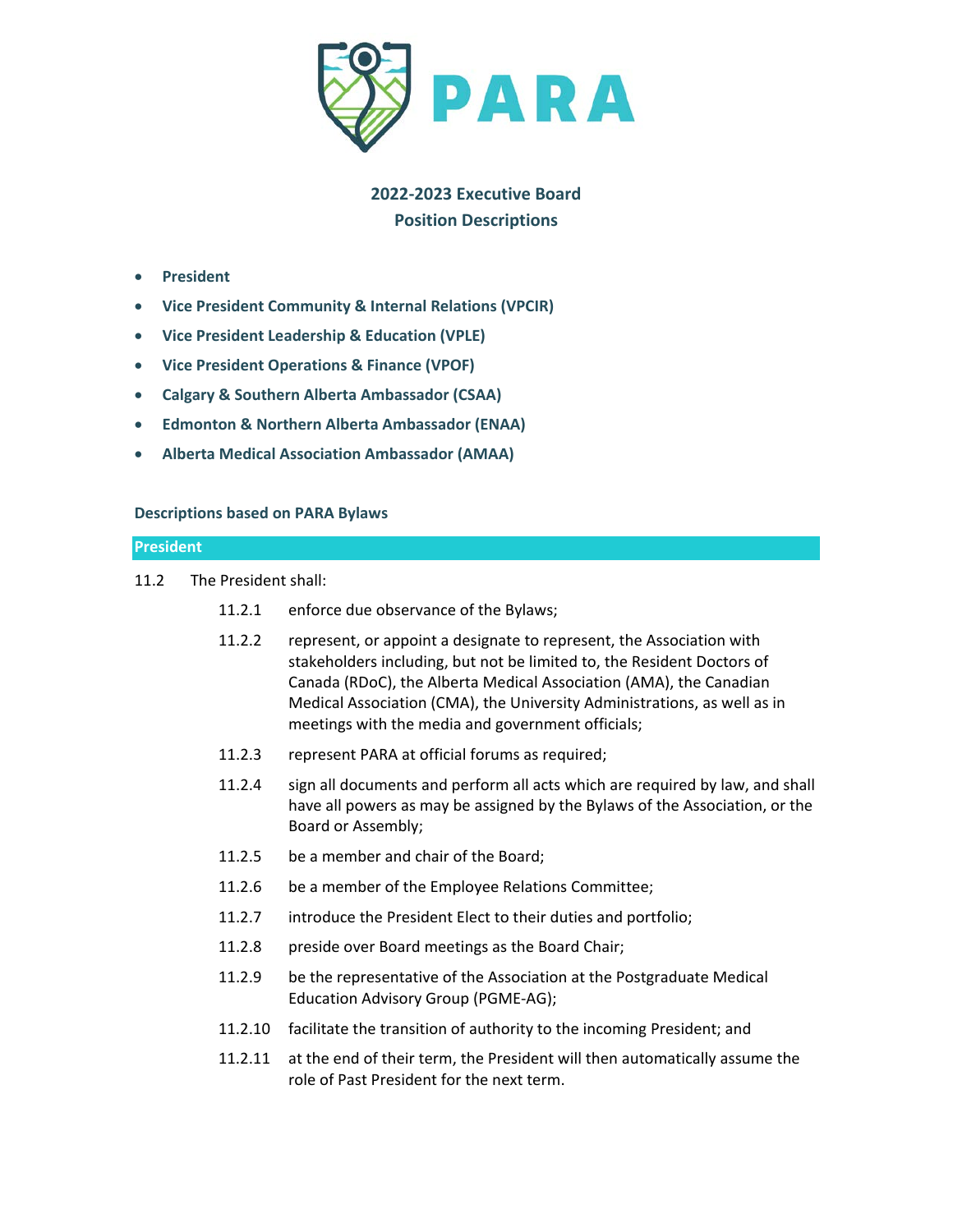## **Vice-President Community and Internal Relations (VPCIR)**

- 11.4 The Vice-President of Community and Internal Relations (VPCIR) shall:
	- 11.4.1 be the chair of the Community and Wellness Committee;
	- 11.4.2 oversee the Association's community outreach campaigns;
	- 11.4.3 champion Board and Assembly orientation and foster teamwork amongst the Assembly members;
	- 11.4.4 introduce the VPCIR Elect to their duties and portfolio and facilitate the transition of authority to the new VPCIR; and
	- 11.4.5 report the content of Board and committee meetings, teleconferences, and communications to the VPCIR Elect at least once per month from the date the VPCIR Elect is elected or acclaimed until he/she takes office.

### **Vice-President Leadership and Education (VPLE)**

- 11.5 The Vice-President of Leadership and Education (VPLE) shall:
	- 11.5.1 be the chair of the Leadership and Education Committee;
	- 11.5.2 champion leadership and educational opportunities for the Association;
	- 11.5.3 provide support and guidance for Members serving as representatives to External Stakeholders;
	- 11.5.4 oversee the coordination of general advocacy efforts, including, but not limited to, health policy and medical education issues;
	- 11.5.5 introduce the VPLE Elect to their duties and portfolio and facilitate the transition of authority to the new VPLE; and
	- 11.5.6 report the content of Board and committee meetings, teleconferences, and communications to the VPLE Elect at least once per month from the date the VPLE Elect is elected or acclaimed until he/she takes office.

### **Vice-President Operations and Finance (VPOF)**

- 11.6 The Vice President of Operations and Finance (VPOF) shall:
	- 11.6.1 be the Chair of the Association's Finance and Operations Review Committee (FORC). This role will include, but not be limited to, reviewing the Association's Bylaws, annual budget, and policies;
	- 11.6.2 be a member of the Employee Relations Committee;
	- 11.6.3 be a resource for Resident Physician Agreement compliance efforts;
	- 11.6.4 provide oversight on all financial matters of the Association;
	- 11.6.5 provide oversight on transactions with respect to the money or other financial instruments of the Association with financial or other institutions as is necessary for the efficient and responsible operation of the Association, as directed by the Board;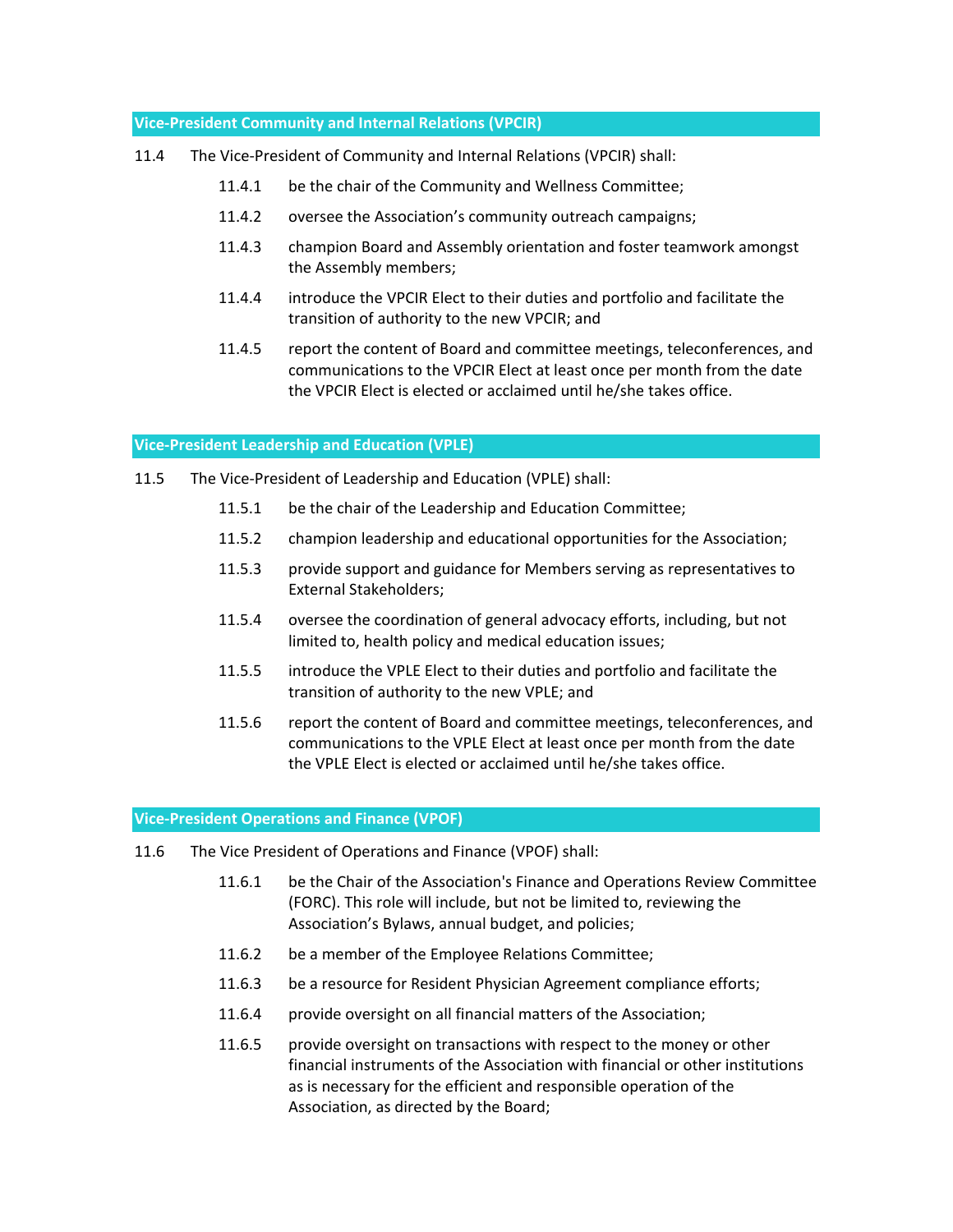- 11.6.6 provide oversight on the disbursement of the assets of the Association in accordance with the Bylaws of the Association and at the direction of the Board;
- 11.6.7 provide oversight on the completion of all documents which are required by law or which are requested by the Board in a timely fashion;
- 11.6.8 present an annual statement of accounts as approved by two Board Members to the Members present at the Annual General Meeting;
- 11.6.9 not be required to give the Association a bond for the faithful discharge of duties unless specifically required by the Board;
- 11.6.10 introduce the VPOF Elect to their duties and portfolio and facilitate the transition of authority to the new VPOF; and
- 11.6.11 report the content of Board and committee meetings, teleconferences, and communications to the VPOF Elect at least once per month from the date the VPOF Elect is elected or acclaimed until he/she takes office.

### **Calgary and Southern Alberta Ambassador (CSAA)**

- 11.7 The Calgary and Southern Alberta Ambassador (CSAA) shall:
	- 11.7.1 be engaged in a residency program affiliated with the University of Calgary, and reside in Calgary or Southern Alberta;
	- 11.7.2 be the representative for the Association's Members affiliated with the University of Calgary on the Board;
	- 11.7.3 be the official representative (or shall designate a proxy) to the University of Calgary administrative committees and Postgraduate Medical Education Office;
	- 11.7.4 be a member of any Association Resident Physician Agreement compliance working groups related to University of Calgary programs and policies and shall be responsible for coordinating a response to any Agreement or other issues raised by resident physicians from Southern Alberta;
	- 11.7.5 be responsible for coordinating PARA representation at resident physician appeals or grievances for resident physicians from Southern Alberta;
	- 11.7.6 represent the Association or designate an alternate representative for the Resident Transfer Committee at the University of Calgary, and any resident physician appeals or grievances that arise;
	- 11.7.7 provide support and oversight to Assembly Delegates enrolled with the University of Calgary
	- 11.7.8 be the liaison between the Association and the University of Calgary Medical Students' Association;
	- 11.7.9 introduce the CSAA Elect to their duties and portfolio and facilitate the transition of authority to the new CSAA; and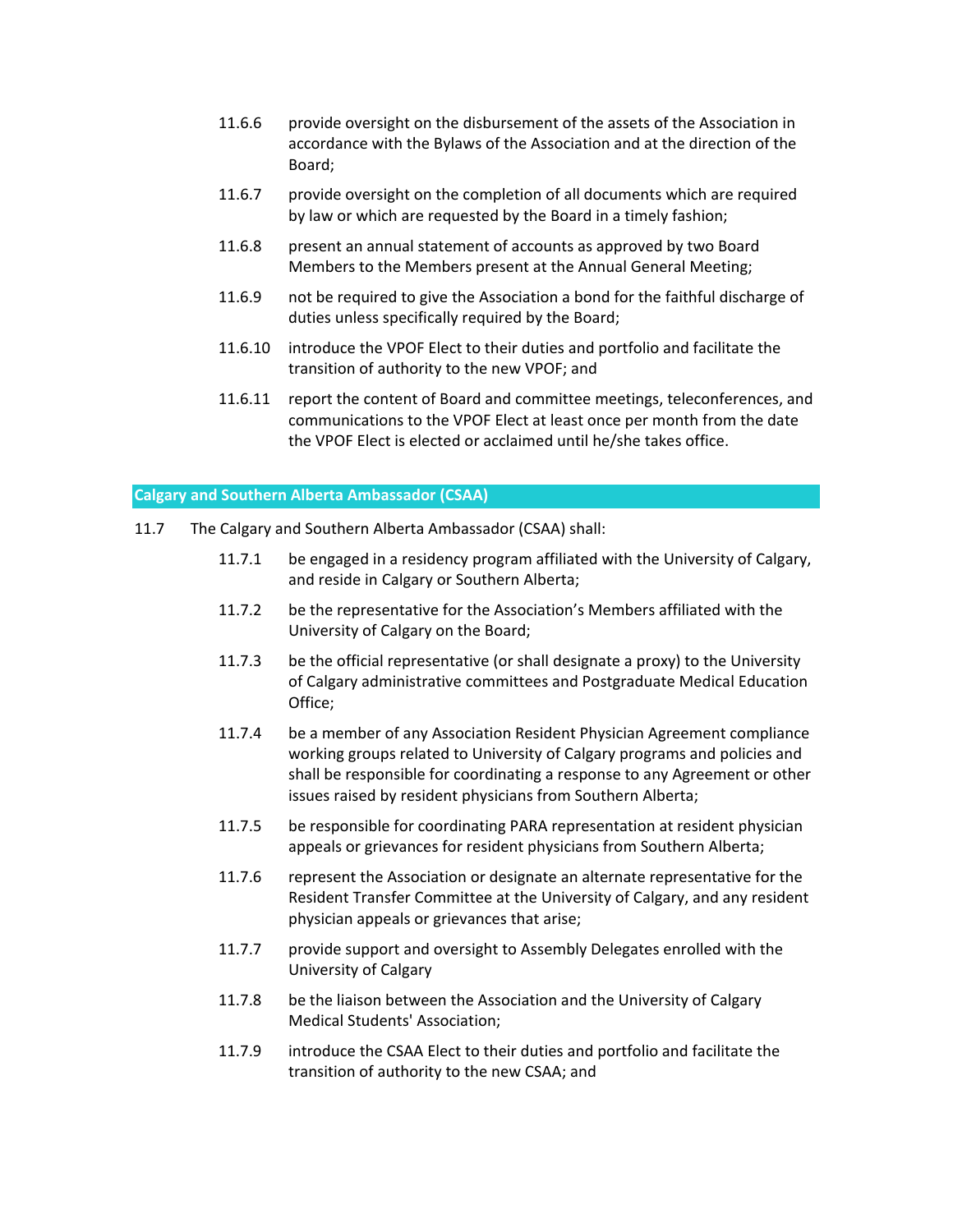11.7.10 report the content of Board and committee meetings, teleconferences, and communications to the CSAA Elect at least once per month from the date the CSAA Elect is elected or acclaimed until he/she takes office.

#### **Edmonton and Northern Alberta Ambassador (ENAA)**

- 11.8 The Edmonton and Northern Alberta Ambassador (ENAA) shall:
	- 11.8.1 be engaged in a residency program affiliated with the University of Alberta, and reside in Edmonton or Northern Alberta;
	- 11.8.2 be the representative for the Association's Members affiliated with the University of Alberta on the Board;
	- 11.8.3 be the official representative (or shall designate a proxy) to the University of Alberta administrative committees and Postgraduate Medical Education Office;
	- 11.8.4 be a member of the Association Resident Physician Agreement compliance working groups related to University of Alberta programs and policies and shall be responsible for coordinating a response to any Agreement or other issues raised by resident physicians from Northern Alberta;
	- 11.8.5 be responsible for coordinating PARA representation at resident physician appeals or grievances for resident physicians from Northern Alberta;
	- 11.8.6 represent the Association or designate an alternate representative for the Resident Transfer Committee at the University of Alberta, and any resident physician appeals or grievances that arise;
	- 11.8.7 provide support and oversight to Assembly Delegates enrolled with the University of Alberta
	- 11.8.8 be the liaison between the Association and the University of Alberta Medical Students' Association;
	- 11.8.9 introduce the ENAA Elect to their duties and portfolio and facilitate the transition of authority to the new ENAA; and
	- 11.8.10 report the content of Board and committee meetings, teleconferences, and communications to the ENAA Elect at least once per month from the date the ENAA Elect is elected or acclaimed until he/she takes office.

### **Alberta Medical Association Ambassador (AMAA)**

- 11.9 The Alberta Medical Association Ambassador (AMAA) shall:
	- 11.9.1 be the representative of the Association at the AMA Representative Forums and the AMA Board of Directors meetings. The AMAA shall be responsible for relations between the two Associations at the Board and Assembly level, and shall provide oversight to ensure that there is a PARA Member on such AMA Committees that the two Associations agree upon;